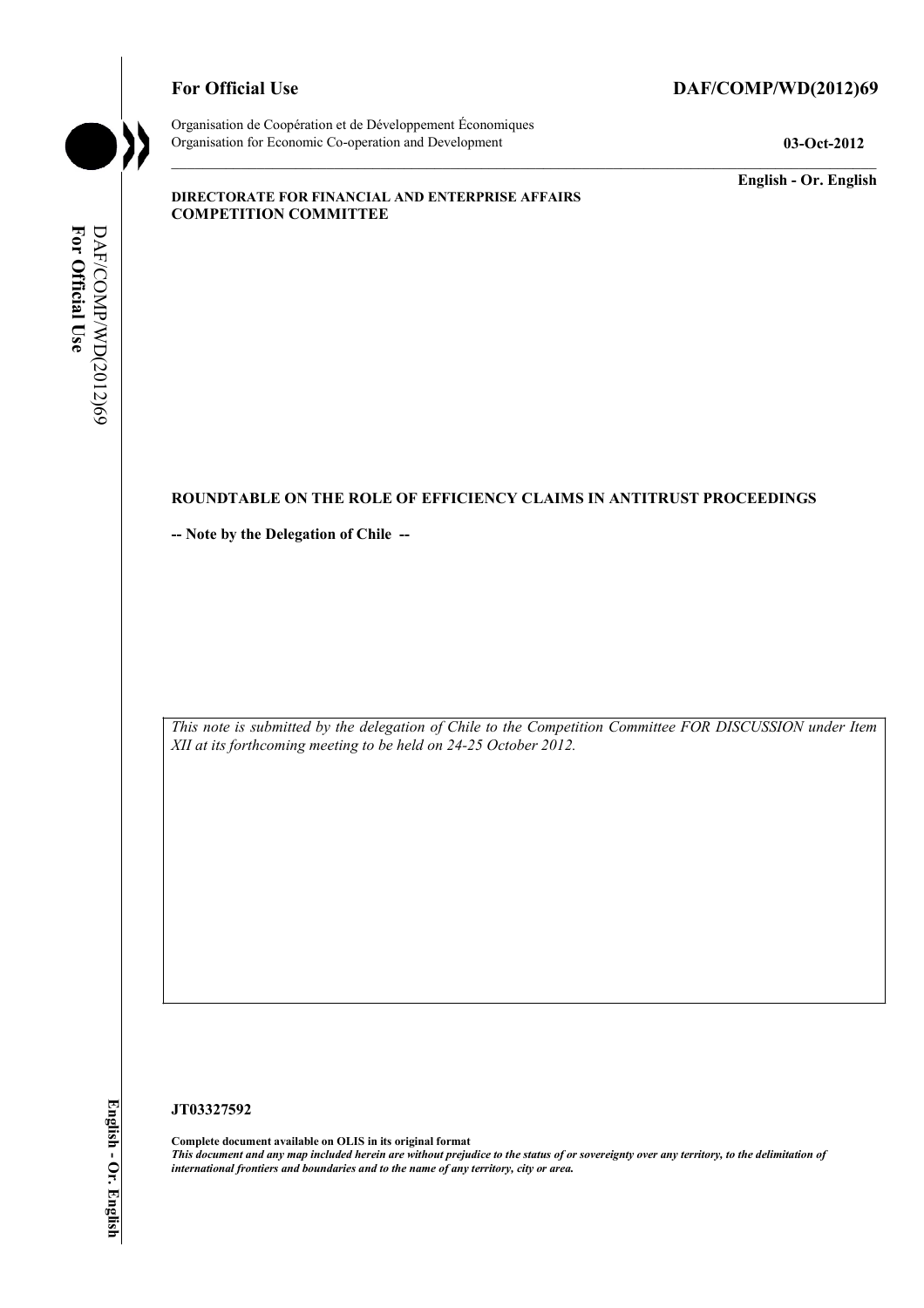# **ROUNDTABLE ON THE ROLE OF EFFICIENCY CLAIMS IN ANTITRUST PROCEEDINGS**

# **-- Note by Chile\* --**

# **1. Institutional and legal framework**

1. The institutional arrangement for competition law in Chile considers both an administrative body and a judicial body. The Fiscalía Nacional Económica (hereinafter, the "FNE"; also legally translated as "National Economic Prosecutor's Office") is an independent government competition agency in charge of detection, investigation and prosecution of competition law infringements, issuing also technical reports and performing competition advocacy activities. The *Tribunal de Defensa de la Libre Competencia* (hereinafter, the "TDLC"; also legally translated as "Free Competition Defense Tribunal") is the decisional judiciary body having exclusive jurisdiction on competition law and adjudicating in both adversarial procedures (referred to infringements such as cartels or dominance abuses) and non-adversarial ones (concerning merger review, among others). The TDLC's rulings are subject to appeal before the Supreme Court.

2. The legal standard the Competition Act provides for intervention is defined as *any action, act, deed or contract that prevents, restricts or hinders free competition or tends to produce such an effect*. The Act does not contain any explicit references to economic efficiencies, neither as an element that -if harmed or threatened- justifies intervention, nor as a justification or defense legitimating restraints to competition. However, since the application of the law has become increasingly economic-effects-oriented in the last 15 years, the definition, identification and assessment of efficiencies in the FNE's administrative analysis, as well as in the case-law analysis by the TDLC are unavoidable steps, particularly, regarding mergers and abuse of dominance/vertical restraints cases.

3. The remaining part of this contribution aims at providing some insights regarding conceptual, methodological and evidentiary issues regarding efficiency claims raised by parties in competition law proceedings, particularly, in mergers and abuse of dominance/vertical restraints cases. It must be stated that both competition authorities, the FNE and the TDLC analyze efficiencies at different procedural stages. For the reason above, amongst others, each body's conclusions on efficiency claims in case analysis have not always coincided. Although this submission is a joint contribution of the FNE and the TDLC, the document identifies the relevant differences wherever necessary.

# **2. Conceptual issues regarding efficiency claims**

# *2.1 Efficiency claims in merger cases*

4. The FNE, when drafting its report on specific merger transactions cases which is later submitted to the TDLC, regularly evaluates efficiency claims raised by parties as potential counterweights to anticompetitive effects in merger analysis. According to FNE's reports, claimed efficiencies must have the following features: (i) to be reasonably verifiable; (ii) not attainable by alternative mechanisms less harmful or risky for competition; (iii) be able to be passed to consumers. The evidence of their existence and magnitude should be provided by the parties.

 \*

Joint contribution from FNE and TDLC.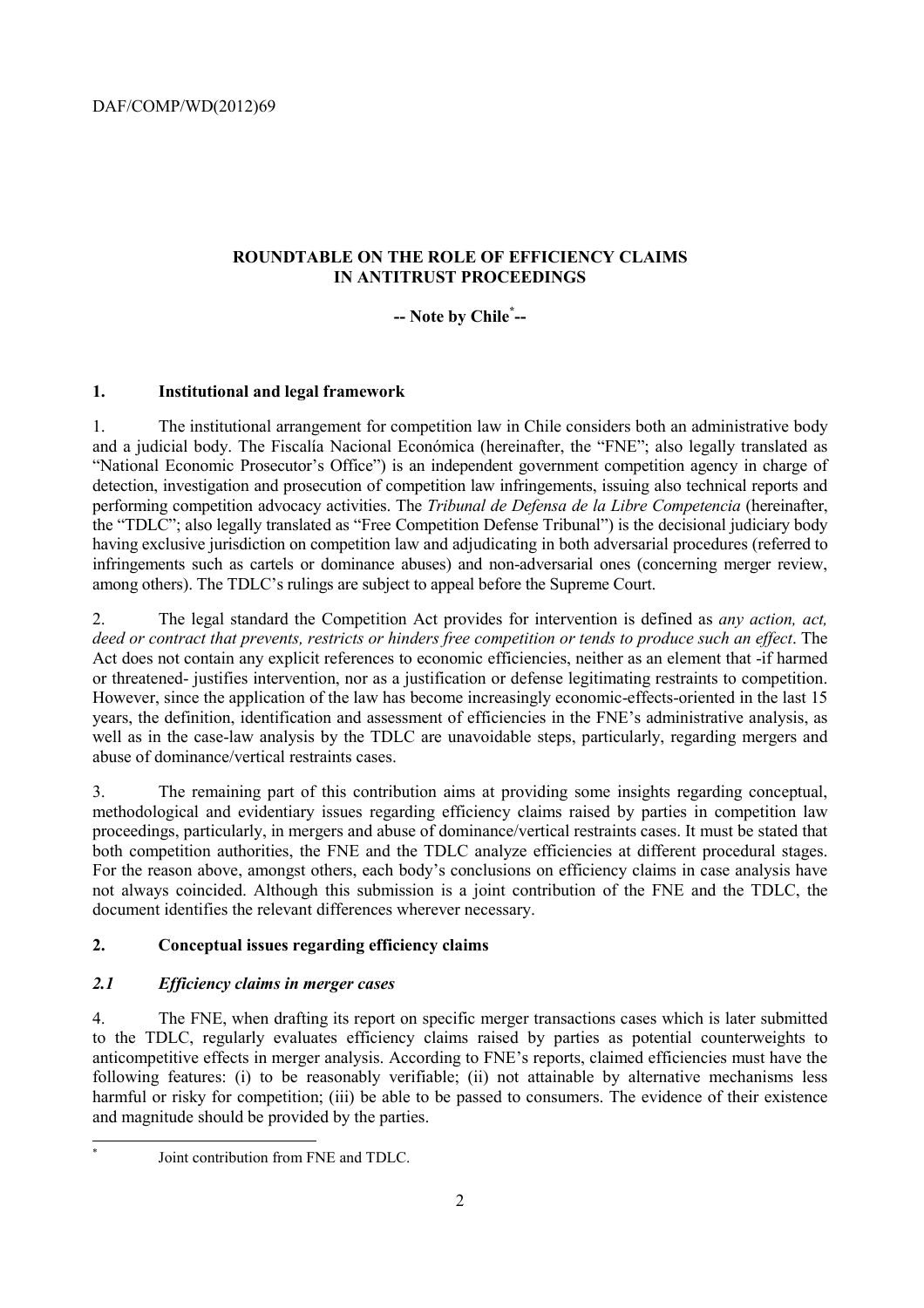5. The TDLC has enumerated the requirements for efficiency claims to be considered, in the following terms: *In order to evaluate potential efficiencies in mergers, this Tribunal […] has required that they should be verifiable, inherent to the merger under review, i.e., not attainable within a reasonable length of time by other transactions not implying market concentration and must not be the result of anticompetitive restraints to the quantity or quality of the relevant products. Additionally, this Tribunal considers that claimed efficiencies with regards to a merger should translate, with a reasonable probability and within a reasonable time frame into reduced consumer prices or better products quality*. 1

6. According to FNE' reports, productive efficiencies consist in reduction in marginal costs and reduction in agency costs due to the transaction. On the contrary, reductions in fixed costs are not commonly considered as counterweights to anticompetitive effects, but only in markets where dynamic elements of competition are relevant and thus where fixed costs reductions may be translated into more innovation, improvement of products, more variety, or into short-term reductions in operational production costs.

7. As to dynamic efficiencies, the FNE has considered in its reports that they can have an indirect mitigation role regarding anticompetitive effects. For instance, a merged entity could be in position of increasing prices but at the same time generating an efficient firm structure able to create new and better products. In such a case, according to the FNE's Draft of the New Version of the Internal Guide for the Analysis of Horizontal Merger Transactions, the FNE would perform a qualitative assessment of both expected effects.<sup>2</sup>

8. The TDLC has admitted dynamic efficiencies in VTR/Metropolis in the following terms: *Technological elements play a fundamental role in framing the structure of the telecommunications sector*  […] the constant development of new technologies, and particularly their convergence, generate very *dynamic conditions in markets, opening the possibility of competition. […] This Tribunal is convinced that in the mid-term, technological dynamism in this sector will eliminate that dominance in the paid TV, increasing competition in the whole telecommunications sector*. *3*

9. The TDLC by and large shares the FNE's conception regarding productive efficiencies; however, the dissenting vote in Shell/Terpel held that reduction in fixed costs may also result in effects on prices, and thus fixed cost reductions should also be considered as merger efficiencies when they translate into reduction in prices.<sup>4</sup>

# *2.2 Efficiency claims in abuse of dominance/vertical restraints cases*

10. The role of efficiency claims in adversarial proceedings is to counterweight the theory of harm supporting the alleged infringement. From a legal point of view, the assessment of efficiency claims is inherently associated with the qualification of the legality/illegality of the conduct under analysis.

11. In exclusionary cases, the FNE identifies a harm to competition when rivals' costs are raised or markets are foreclosed. As to vertical restraints, these practices may be identified as vehicles for

<sup>|&</sup>lt;br>|<br>| TDLC's Decision No. 39/2012 (*Shell/Terpel*) (Rc. 10.2.); available at: http://www.fne.gob.cl/wpcontent/uploads/2012/08/reso  $39\,2012$ .pdf

 $\overline{2}$  FNE's Draft of the New Version of the Internal Guide for the Analysis of Horizontal Merger Transactions; available at: http://www.fne.gob.cl/english/wp-content/uploads/2012/08/Guide-for-Analysis-of-Merger-Transaction.pdf

<sup>3</sup> TDLC's Decision No. 1/2004 (*VTR/Metrópolis)* (Rc. 7 and 10); available at: http://www.fne.gob.cl/wpcontent/uploads/2011/05/reso\_0001\_2004.pdf

<sup>4</sup> Dissenting vote, Rc. 31 and ff., in TDLC's Decision No. 39/2012 (*Shell/Terpel*) , *supra*, footnote 1.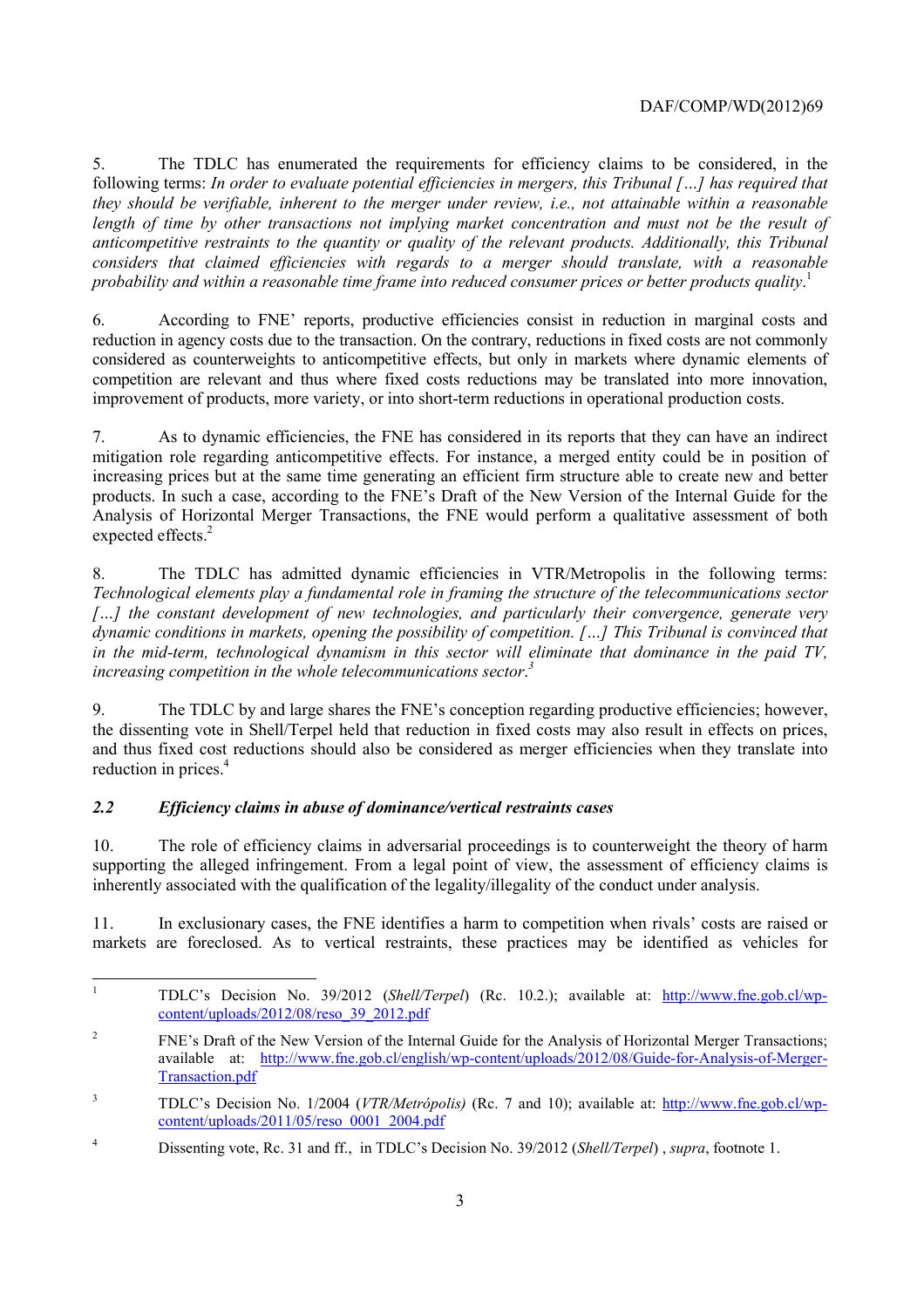facilitating coordination among competitors. Thus, the FNE confronts its theory of harm with the claimed efficiencies the restrain allegedly has in order to determine the strategy it will follow for enforcing the law or otherwise trying to resolve the dispute.

12. The TDLC identifies and assesses claimed efficiencies as part of an adversarial proceeding in which one of its major tasks is to determine whether the claimed efficiencies of the restraints are able to counterweight the theory of harm invoked by the FNE or by a private plaintiff. This analysis is crucial in TDLC's qualification of the legality/illegality of the conduct because, at the end of the day, a wrongful conduct should have an actual or potential inefficient outcome in the market, according to an economiceffects-oriented approach to competition law.

13. Productive efficiencies in terms of reduction in variable costs and reduction in agency costs are the most commonly kind of claimed efficiencies. However in some conduct cases, particularly in price discrimination cases, allocative efficiency is usually part of the arguments raised by the defendant.

# **3. Methodological issues**

### *3.1 Efficiency claims in merger cases*

14. As mentioned above, productive efficiencies are associated mainly with reductions in marginal costs due to transaction's synergies, plant specialization, reductions in costs of capital, achievement of scale economies –when they are not attainable in other ways within a reasonable time horizon, scope economies, density economies and whatever productive advantage associated with the joint operation of merging parties and with the reduction in operational costs. Savings in fixed costs, such as elimination of duplications, are considered only if relevant competitive variables in the industry support the assumption that these savings will be passed to consumers in a short length of time, for instance, by an increase in R&D investments, improvements in quality, more product variety or reductions in operational costs due to improvements in productive processes.

15. The above criteria for considering efficiency claims by the FNE are reflected in some cases detailed below for illustrative purposes.

# *3.1.1 SMU/Supermercados del Sur*

16. SMU is the third supermarket chain in the country. In September 2011, SMU celebrated a merger with the fourth chain, Supermercados del Sur (SDS). After closing the transaction SMU submitted a consultation before the TDLC proposing several engagements for mitigating the competitive risks raised by the transaction. In addition, SMU claimed that the transaction produced efficiencies counterweighing in part the anticompetitive effects.

17. Claimed efficiencies by SMU included personnel reduction in the back office (e.g. by the suppression of duplicated departments), savings in marketing due to the unification of brands, and savings in freights and logistics due to scale economies in products distribution.

18. In order to verify whether the claimed efficiencies complied with the FNE requirements<sup>5</sup>, the FNE requested additional information to SMU, to be submitted under confidentiality, explaining details of the claimed efficiencies.

*Supra* ¶4.

 5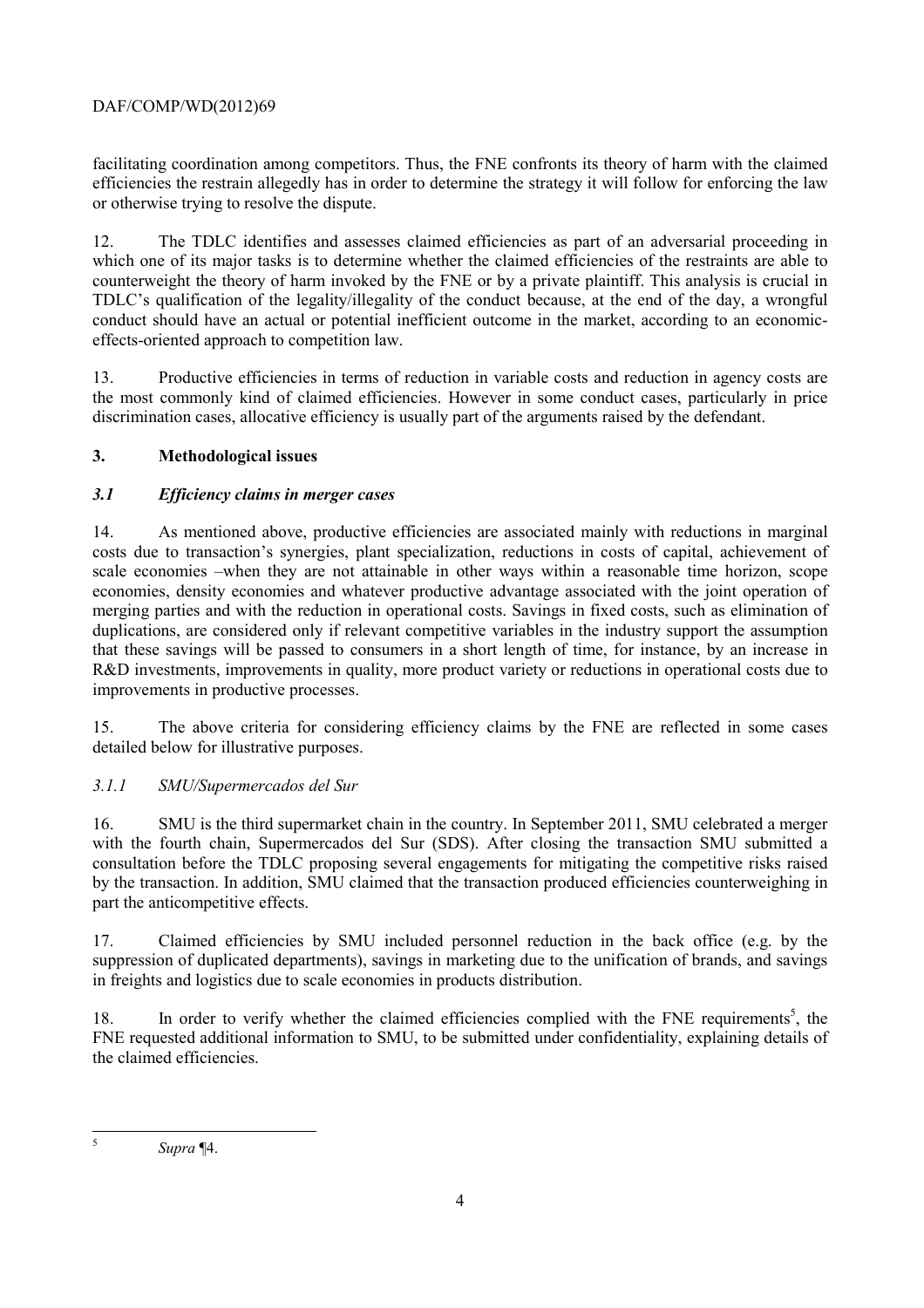19. The FNE reviewed and assessed the information provided by the company and concluded that only a small percentage of alleged savings satisfied the requirement of being reasonably verifiable. Amongst the verifiable savings, most of them consisted in fixed costs and, besides, the competitive structure of the supermarket industry, according to the FNE, did not provide guarantees that these savings were able to be passed to consumers.

20. As part of its conclusions, the FNE admitted as counterweight to the merger's anticompetitive risks only those efficiencies associated with reductions in operational costs due to improvements in distribution systems, efficiencies which magnitude was significantly inferior to the anticompetitive risks identified.<sup>6</sup>

21. TDLC's decision on this case is still pending.

### *3.1.2 Shell/Terpel*

22. In November 2011, Terpel Chile (which parent company in Colombia had been took over by the major Chilean actor, Copec) submitted a consultation before the TDLC regarding whether Shell could be the acquirer of its assets. In the market of liquid fuels sold in gas stations, Shell was the second company in the market with a 15% market share, behind Copec holding a 60%. Terpel Chile was the fourth actor with a 9,4% market share.

23. In its submission, the company claimed several efficiencies produced by the proposed transaction, including the optimization of the logistic network for fuel distribution, transportation and storage, a more efficient use of advertising budget, the introduction of technological developments in marketing techniques, and the acquisition of a minimum efficient scale in the demand of refined product which would allow the company to make imports directly and independently.

24. The FNE's analysis concluded that the claimed efficiencies related to fuel storage and transportation complied with the requirements, in the sense that they were feasible (although not completely verifiable), strictly inherent to the transaction, and able to be passed to consumers. Thus, the FNE admitted these efficiencies as partial counterweights to the anticompetitive risks associated with the transaction. Regarding anticompetitive risks not counterweighted nor mitigated by the accepted efficiencies, the FNE requested to the TDLC several mitigation remedies including the divestment of several assets.<sup>7</sup>

25. In a 3 to 2 divided decision on this case, the TDLC disagreed with the FNE analysis, did not admit any of the claimed efficiencies and did not authorize the transaction considering that there were no mitigation remedies able to mitigate the significant anticompetitive risks raised by the transaction.<sup>8</sup> TDLC's decision considered crucial that efficiencies were able to be passed to consumers with a significant probability, and thus, the efficiencies effectively pressing prices downward were those consisting in marginal costs savings. The majority held that claimed marginal costs savings, in some cases, had not been sufficiently proved and, in others, the savings were not strictly inherent to the transaction but achievable without the transaction. Thus, the efficiency claims were dismissed.<sup>9</sup>

 6 FNE's report, submitted to the TDLC on December  $10^{th}$ , 2011; available at: http://www.fne.gob.cl/wpcontent/uploads/2011/12/inf\_tdlc\_009\_2011.pdf

<sup>7</sup> FNE's report, submitted to the TDLC on December  $20<sup>th</sup>$ , 2011; available at: http://www.fne.gob.cl/wpcontent/uploads/2011/12/inf\_tdlc\_010\_2011.pdf

<sup>8</sup> TDLC's Decision No. 39/2012 (*Shell/Terpel*); available at: http://www.fne.gob.cl/wpcontent/uploads/2012/08/reso\_39\_2012.pdf

<sup>9</sup> For the dissenting vote, on the contrary, claimed efficiencies would allow the creation of a viable competitive entity able to compete effectively with Copec in the short-term. Disagreement with the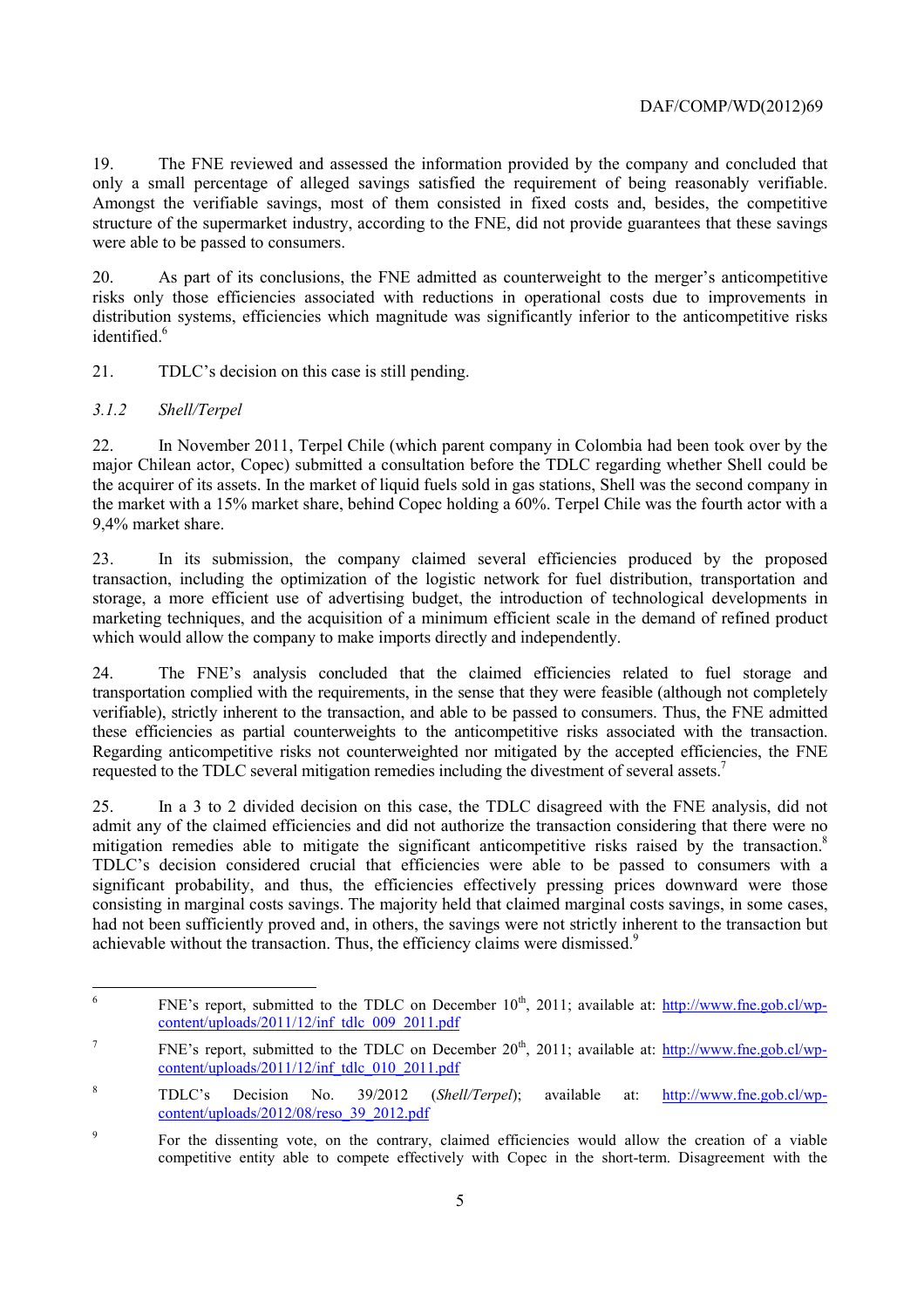26. The company challenged TDLC's decision and the final decision on the case is still pending before the Supreme Court.

### *3.1.3 Nestlé/Soprole*

1

27. In November 2010 the two major buyers of crude milk companies and main actors in the selling of dairy products, Nestlé and Soprole, submitted a consultation before the TDLC regarding a Joint Venture for the joint production of several dairy products. Both companies represented jointly the 58% of the processed crude milk in Chile.

28. The companies claimed several productive and dynamic efficiencies associated with the Joint Venture.

29. Productive efficiencies were associated mainly with avoiding duplications in corporate marketing investment, production lines, distribution forces and human resources in marketing, manufacture, logistics and back office departments.

30. As to productive efficiencies, the FNE concluded in its report that claimed costs reductions were in most part verifiable and inherent to the transaction. Although, regarding the requirement of transferability to consumers, the FNE differentiated between reduction in fixed costs and reduction in variable costs, being the latter the only costs likely to be passed to consumers. Thus, the FNE accepted as counterweights to anticompetitive risks only the efficiencies associated with costs reductions in the marketing, manufacture and logistics departments, which were considered variable costs.

31. As to dynamic efficiencies, the companies claimed that the Joint Venture would allow them to reach a critical mass of consumers that would make profitable the introduction in Chile of innovations Nestlé subsidiaries have developed in other countries and, additionally, complementarities of both companies would allow them to increase processing plants' production and returns, and hence turn projects allowing them to broadening product variety into viable projects.

32. The FNE's analysis on claimed dynamic efficiencies dismissed the allegation that the Joint Venture would facilitate the introduction of innovative developments because the FNE understood that once the sunk cost associated to the innovation take place, its transference to other countries could be made at a low marginal cost, and thus, requiring a critical scale to motivate the innovation transfer was not considered determinant for the transfer to take place. Regarding the complementarities alleged as allowing improvements in production processes, the FNE considered that incentives for innovation and for productive improvements were rather supported in the intensity of competition between Nestlé and Soprole, which would be reduced by the Joint Venture. Thus, the FNE relied more on the intensity of competition rather than on companies' commitments with the authority to ensure that improvements in production processes and innovation will take place, particularly since it was clear that those efficiencies were attainable without the Joint Venture.<sup>10</sup>

<sup>10</sup> FNE's report, submitted to the TDLC on March  $4<sup>th</sup>$ , 2011; available at:  $\frac{http://www.fne.gov(cl/wp-1)}{http://www.fne.gov(cl/wp-1)}$ content/uploads/2011/06/itlc\_0002\_2011.pdf

treatment of efficiencies by the majority included a different view on the standard for considering them verifiable and the kind of efficiencies that may be considered as counterweights. As to this last point, the minority vote expresses that savings increasing producer surplus are a fundamental incentive allowing the producer to define its competitive strategy and thus, fixed costs savings effectively affect investment decisions and market prices. In the long-term, the dissent continues, all costs are variable costs and thus a reduction in incremental or avoidable fixed costs would have an impact on prices.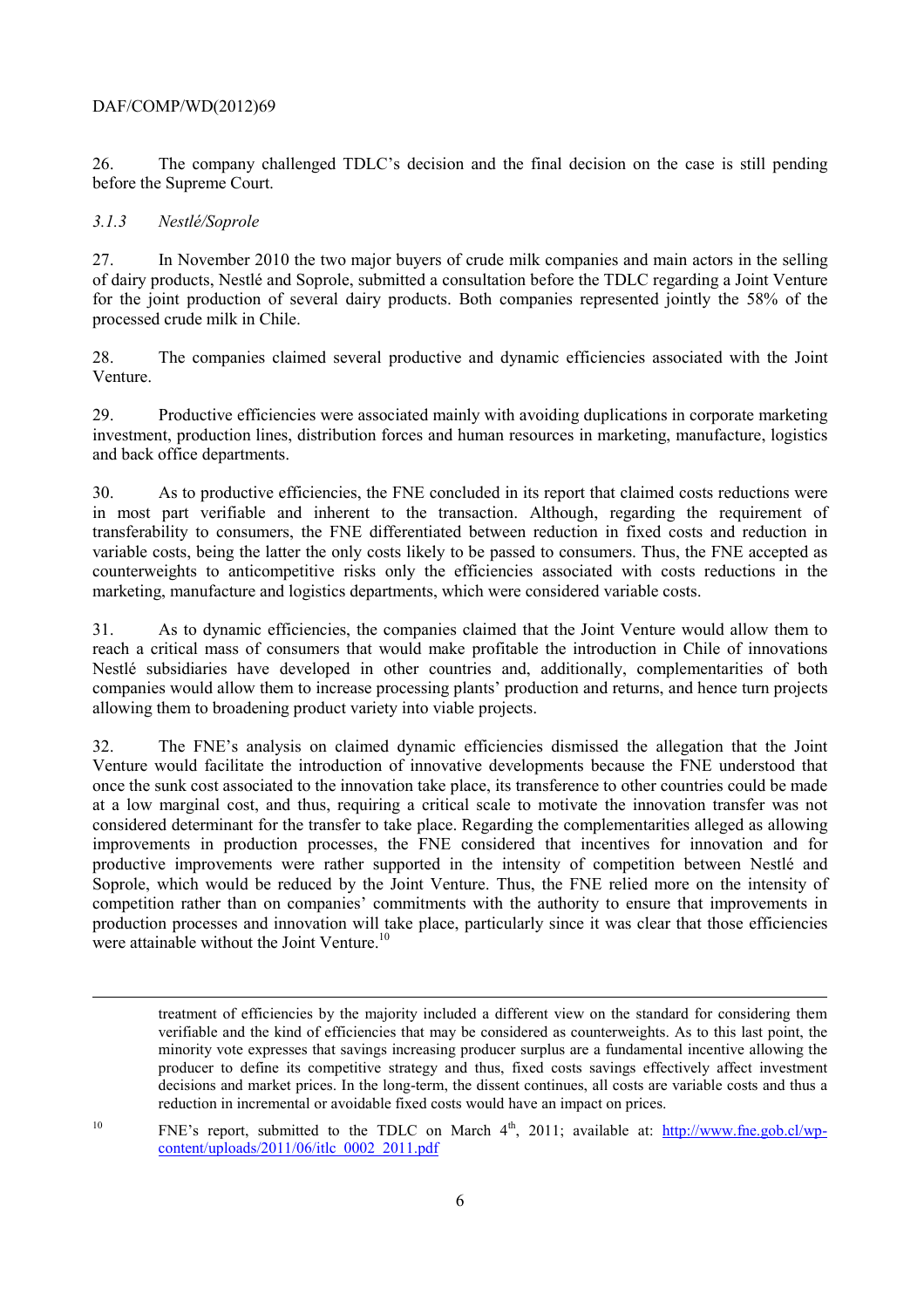33. The companies aborted the Joint Venture and withdrew their submission before the issuing of the TDLC's decision on the case.

# *3.2 Efficiency claims in abuse of dominance/vertical restraints cases*

34. Claimed efficiencies in conduct cases are determinant for the qualification of the legality/illegality of the conduct. From an economic-effects-oriented approach to competition law a wrongful conduct should at least have the potential effect of an inefficient outcome in the market and thus, at least in theory, efficiencies gained by the restraint could outweigh the harm to competition caused by the same restraint.

35. Some cases are presented below to illustrate how the analysis proceeds in conduct cases.

# *3.2.1 FNE's complaint against CCU*

36. In March 2008, the FNE submitted a complaint against the major beer producer, CCU, possessing 83% market share of the national beer market.

37. CCU implemented a vertical restraint consisting in exclusivity arrangements with hotels, restaurants, bars, clubs and other equivalent distributors in the channel 'immediate consumption', causing an exclusionary effect with regards to potential competitors in the market. CCU reinforced the practice by requiring from the distributors the exclusivity in beer promotional and advertising activities in the premises where the arrangements were in force. The FNE accused CCU had incurred in an exclusionary abuse of dominance.

38. CCU responded the complaint claiming that exclusivity arrangements had been celebrated with a small part of its customers, and that the arrangements were part of a marketing campaign aimed at advertising its products, and thus a service provided by the customers to CCU for which CCU paid a price. Thus, considering that the arrangements involved only a small part of its customers, CCU claimed that the arrangements had and advertising and promotional purpose and not an exclusionary effect.

39. The FNE discarded the argument raised by CCU because the strategy, although including only part of its customers, was oriented towards premises in uptown quarters, which were the target market for the feasible potential competitors, craft brewers.

40. The FNE and CCU settled the case and the settlement was approved by the TDLC. As part of the settlement, CCU made several commitments aimed at limiting exclusionary risks of the arrangements and refraining from reintroducing a similar policy in the future. In the settlement the FNE evaluates exclusivity arrangements from the point of view of its anticompetitive exclusionary effects, and hence dismissed the advertising and promotional purpose alleged by the defendant. The FNE evaluates exclusivity arrangements stating that they *may be justified when the scope of the vertical restraint is strictly limited to its object, and never when the purpose of the restraint is to prevent, hinder or restraint the exhibition or sales of alternative products or services.*<sup>11</sup>

# *3.2.2 FNE's complaint against CCF*

41. In June 2008, the FNE submitted a complaint against Compañía Chilena de Fósforos ("CCF"), the dominant company in the industry of matches, possessing a consistent market share over 80%.

 $11$ 

The settlement between FNE and CCU, approved by the TDLC in July 23th, 2008, is available here: http://www.fne.gob.cl/wp-content/uploads/2012/03/CCU-2008.pdf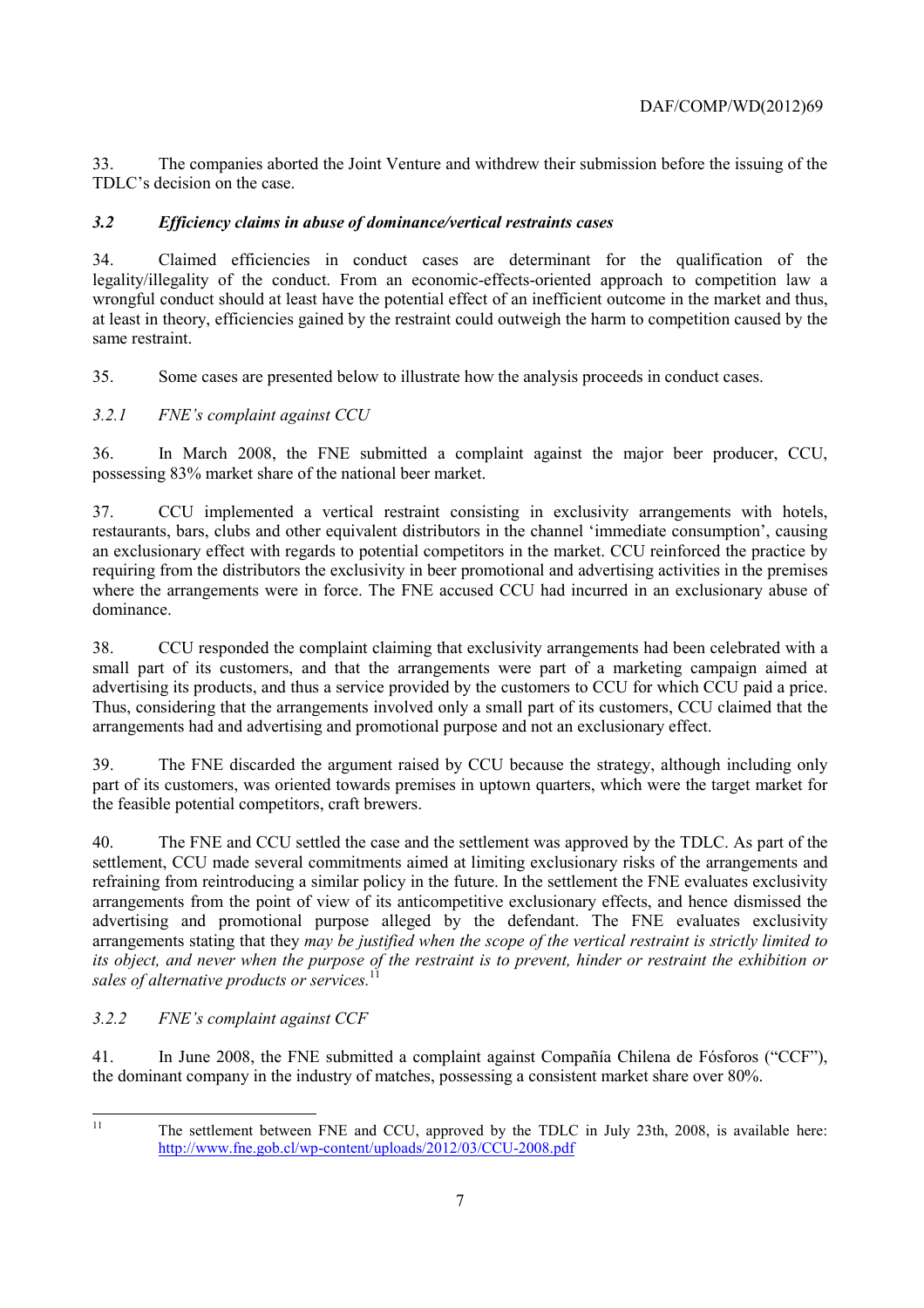42. FNE's complaint reproached CCF of agreeing exclusivity contracts and introducing non-linear price incentives with retailers that had an exclusionary effect on potential competitors, as well as other exclusionary practices.

43. As to exclusivity contracts and non-linear price incentives, the FNE dismissed any efficiency justifications for these vertical restraints. Indeed, CCF had submitted an economic report arguing that these vertical restraints had augmented efficiency in the market, an argument elaborated as follows: (i) CCF had made major investments in brand building and development, particularly investing in improving products' precision and safety; (ii) CCF's competitors have developed products and brands that aim at associating their image to CCF's; (iii) If CCF's matches attract some consumers as a result of said investments, rivals and distributors have incentives for selling alternative matches and hence earn the additional margin generated due to smaller investments in brand development and reputation made by alternative matches; (iv) Thus, CCF's vertical restraints were an effective mechanism for protecting CCF's investments.

44. When adjudicating in this case, the TDLC dismissed the efficiency claim raised by CCF in the following terms: *For this Tribunal, in cases not directly nor indirectly associated with a previous exclusivity, a purpose of preventing the entry of new competitors had existed too; because in the market context described above and due to the dominant position of CCF, there is no evidence in this case making possible to presume the existence of scale economies or efficiencies for justifying the system of discounts and capable of explaining why different discounts were agreed with each distributor. The above mentioned, for this Tribunal, demonstrates that CCF designed a 'specific suit for each distributor', which may be explained only by the purpose of rising artificial barriers preventing the entry of new competitors and no evidence submitted in the case allows to hold that they are justified in conditions being general, uniform and objective or in costs conditions*. *12*

*3.2.3 FNE's investigation on the exclusivity contract between Nestlé and Keylogistics* 

45. Case No. 1604-2009, filed with no further action. In 2009 the FNE investigated a complaint submitted by a small producer of crafted ice creams, 'Lecherías Loncomilla', which reproached an exclusivity arrangement agreed between ice cream producer Nestlé and logistics company Keylogistic. According to Loncomilla's complaint, the exclusivity arrangement prevented Loncomilla to transport and distribute its products by an efficient mechanism.

46. During its investigation, the FNE confirmed the existence of the arrangement as well as the existence of advantages in distribution costs, experience and applied knowledge of Keylogistics relatively to its competitors in the logistics of ice cream distribution to supermarkets.

47. The FNE determined that the above advantages had been acquired by Keylogistics as the product of know-how transference from Nestlé. In fact, Keylogistics had begun ice cream distribution to supermarkets in 2005 when hired by Nestlé and was financed and monitored by Nestlé in the implementation of the logistic system.

48. Thus, the inclusion by Nestlé in the first distribution contract of a covenant forbidding Keylogistics to supply logistic services to Nestlé's rivals using investments and experience provided by Nestlé was considered as legitimate by the FNE.

 $12$ 

<sup>12</sup> TDLC, Ruling No. 90/2009 Rc. 152°; available here: http://www.fne.gob.cl/wpcontent/uploads/2011/03/sent\_0090\_2009.pdf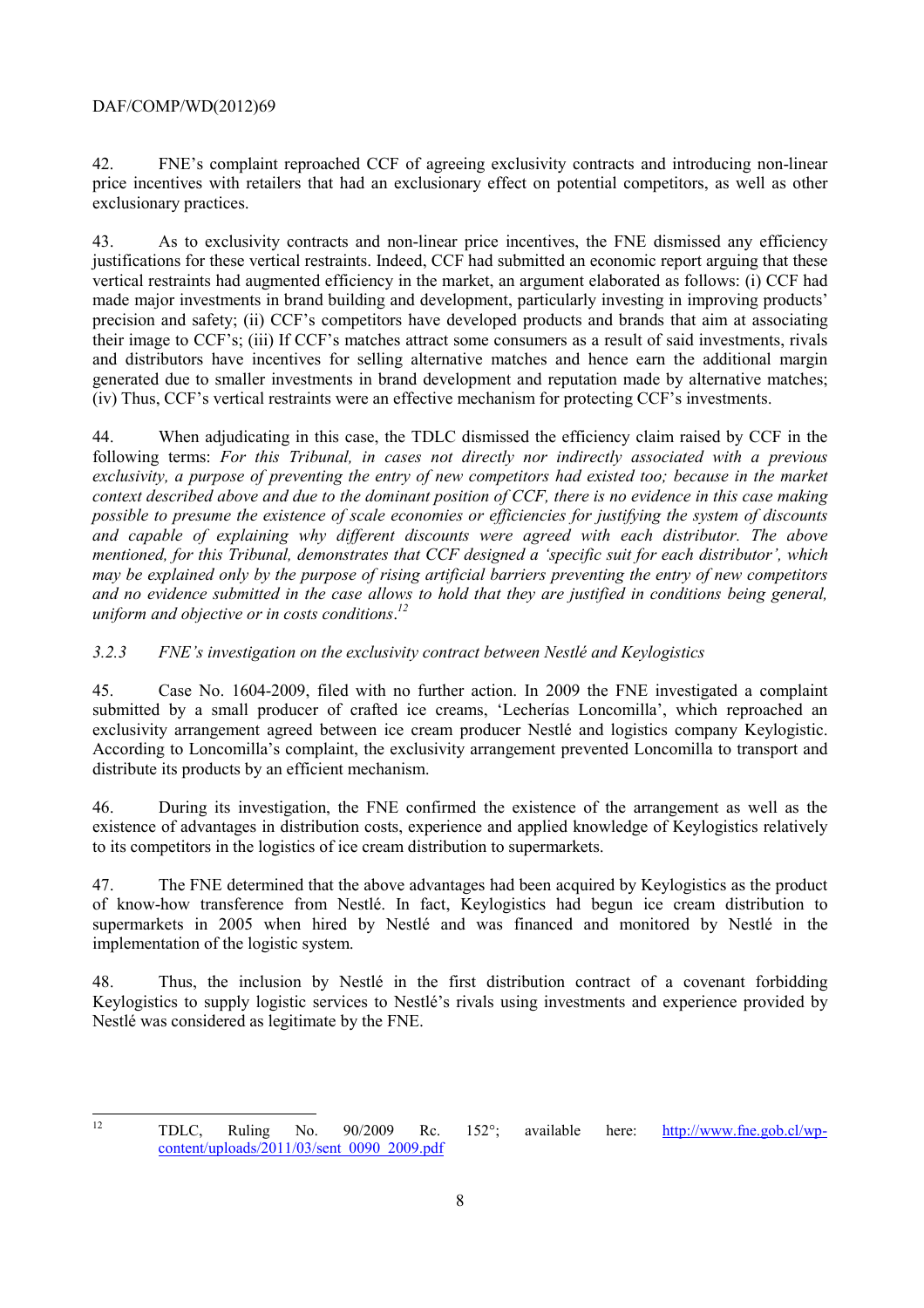49. However, in FNE's resolution closing the investigation with no further action<sup>13</sup>, the FNE expresses that, by and large, a transference of the kind of know-how involved in this case did not justify agreeing on exclusivity terms forever. Thus, such an exclusivity arrangement should be limited in time and be strictly restrained, specific and proportional to the purposed protection. The arrangement's object cannot restrain or limit competition in the market.

50. Since the exclusivity covenant was contained only in the first distribution contract between Nestlé and Keylogistics which expired in August 2009 and that it was not included in the new contract, the FNE decided not to submit a complaint against Nestlé before the TDLC, although it warned on the effective end of the exclusivity.

### *3.2.4 FNE's complaint against Cámara de Comercio*

51. As mentioned above, in some conduct cases, particularly in price discrimination cases, efficiencies claims have been supported in the absence of harm to allocative efficiency.

52. In a price discrimination case in 2007, FNE's complaint against *Cámara de Comercio*, the latter was accused of abusing its dominant position, by charging excessive prices to individuals interested in being removed from the commercial information database that the defendant has to maintain according to a legal mandate. In this case the TDLC noted that the price structure applied by the defendant discriminated by the amount of the debt that should be informed as fulfilled, charging higher prices for clearing higher debts from the database. However, even though the price structure was considered not based on costs, the TDLC held that the pricing mechanism increased the volume of transactions, thus increasing the quality of the information provided to the financial system -compared to a flat price, for example. Therefore, in this case, price discrimination was considered not to be against competition law, given the described allocative efficiency considerations.<sup>14</sup>

#### **4. Evidentiary issues**

53. Both the FNE and the TDLC understand that merging parties and defendants in conduct cases have the burden of proving the existence of efficiencies and their magnitude according to their claims, as well as the other requirements efficiencies must fulfill in order to be considered.

54. Evidentiary issues regarding efficiency claims are associated with the requirement of being verifiable. Compliance with this requirement has been developed by TDLC's case law.

55. In Decision No. 24/2008 on the D&S/Falabella merger case, the TDLC held that "*the only estimations of efficiencies were presented, and even prepared by the parties of the proposed merger. Therefore, the Tribunal cannot consider them as having any more value than any other declaration of the party that presents it*".15

56. In Decision No. 37/2011 on the Lan/Tam merger case, the TDLC held something similar: *"…the parties of a proposed merger should justify the source, type and probable extent of such efficiencies. This requires that the alleged efficiencies are to be verifiable enough, in the sense that their logic and* 

 $13$ FNE's, filing resolution, November  $10^{th}$ , 2011; available here: http://www.fne.gob.cl/wpcontent/uploads/2011/12/arch\_028\_2011.pdf

<sup>14</sup> TDLC's, June 27th, 2007, Ruling No. 56/2007; available here: http://www.fne.gob.cl/wpcontent/uploads/2011/03/sent\_0056\_2007.pdf

<sup>15</sup> TDLC's Decision No. 24/2008; available here: http://www.fne.gob.cl/wpcontent/uploads/2011/03/reso\_0024\_2008.pdf